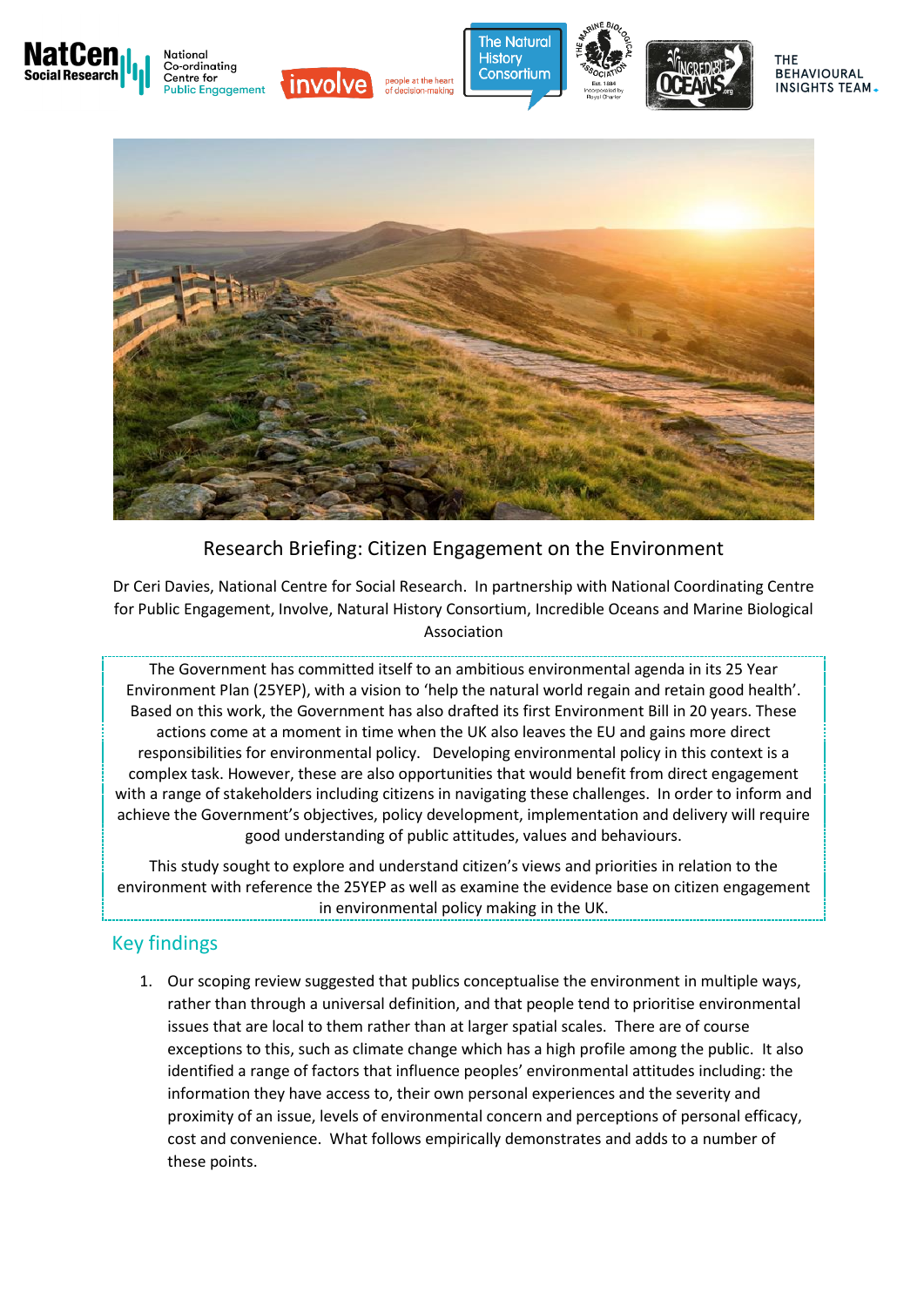- 2. Participants in all our fieldwork demonstrated awareness of a wide range of environmental issues and had a strong sense of current threats to the environment. Particular priorities emerged in the Public Dialogues on clean air and water, protecting ecosystems and natural spaces and reducing waste and carbon emissions.
- 3. The public also saw the environment as valuable: both in its own right (intrinsic value) and for the benefits it provides (functional value), including tangible services, such as air and water, and less tangible benefits for mental health and wellbeing.
- 4. In addition to themes of intrinsic value and function, many tended to view the environment through a harm reduction lens which often went hand in hand with no clear sense of what steps individuals could take to tackle issues. This indicates the importance of how issues and future actions are framed, and the need to emphasise the agency people can have in making positive impacts on the issues they care about.
- 5. The public is made up of a range of groups with different values and beliefs driving their environmental attitudes. Even where priorities may be similar, the framings beneath these differ. Factors including environmental worldviews, local and personal experiences, social norms and proximity to issues were all influential. The implications here include accepting that some policy decisions will not be compatible with all members of the public with differentiation likely to be required to speak across different values and beliefs. For example, participants who held an eco-centric worldview did not think we should prioritise human need for housing over the environment and saw natural habitats as of equal value to human homes.
- 6. The topics selected for our exercises on creating future visions for the environment were those relating to personal experience and context as well as concern for the severity of the issue. People were aware of the interrelationship between different issues and grappled with the some of the associated trade-offs. However, in some cases trade-offs were more restricted to general attitudes to an issue (e.g. simplifying the equation as investment in foreign aid not being investment in the environment) as they did not have specific policy propositions to consider. This suggests it would be valuable to design bespoke work on tangible options or anticipated trade-offs in order to build public input on acceptability or implementation.
- 7. In achieving change, participants wanted to see government play a leading role on securing environmental futures but were also looking for specific actions individuals could implement alongside greater public understanding. Regulatory or compliance based policy levers were favoured for business and other stakeholders, but that they should also be applied fairly and with transparency was important. There was also a call for greater public participation in decision-making.
- 8. From the fieldwork that occurred after March 2020, there was a sense that the circumstances of the pandemic had raised more opportunities than challenges for the environment itself. Participants thought changes to lifestyle, such as reduced travel, had led to positive environmental consequences such as improved air quality and the improved presence of wildlife. This demonstrated for some, that it is possible for individuals and businesses to change to more pro-environmental behaviours as well as for governments to encourage or enforce large scale behaviour change.
- 9. Our research has demonstrated that the public are willing to engage on environmental issues, are knowledgeable on, and care about, a wide range of topics. The proximity and localisation of issues was helpful in aiding discussion, but experts also helped to provide technical input and widen perspectives. Different engagement methods have been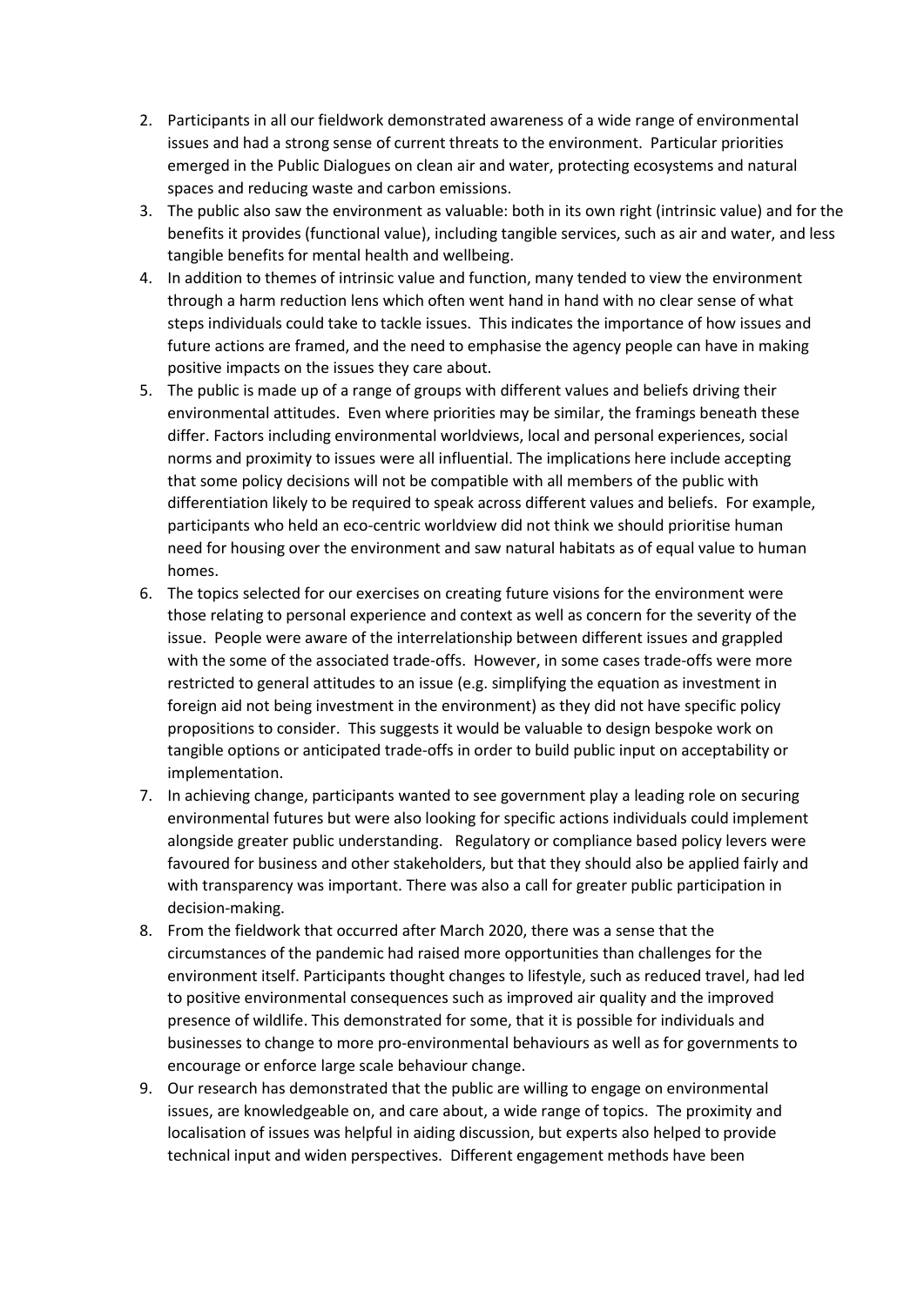important in enabling depth and breadth of discussion using non-talk and text-based formats to explore public priorities.

10. We have generated evidence that underscores the importance of dialogue between different kinds of stakeholders, with all benefitting from a better understanding of issues from others' perspectives. We have also identified alignment between citizen and governmental priorities on clean air and water, protecting ecosystems and natural spaces and reducing waste and carbon emissions make these good next candidates for further public engagement.

## **Background**

This Defra funded study focused on public attitudes, values and priorities for environmental policy making with reference to the 25YEP, and the potential there could be for an ongoing or gradually expanding programme of citizen engagement in future implementation. This briefing is aimed primarily at national level governmental departments and bodies with responsibility for, or an interest in, the implementation of the 25YEP and how public participation can help achieve this. It is also of relevance to local government and many non-governmental organisations that wish to use participatory or deliberative methods to collaboratively identify issues and actions on a range of environmental issues.

The research consisted of a [scoping review](http://sciencesearch.defra.gov.uk/Default.aspx?Module=More&Location=None&ProjectID=20061) – which contained an evidence review and the results of two questions fielded on the NatCen panel in February/March 2019 - and a 12-month programme of citizen engagement using two methods, Distributed Dialogue and Public Dialogue.

A *Distributed Dialogue* is a decentralised approach to deliberation with the aim to develop dispersed ongoing, embedded discussions on a given policy issue. We held three Distributed Dialogues as part of three public events in Bristol, Liverpool and Plymouth, intended to support conversations on the environment with three target groups; young people, ethnic minority populations and people living in urban deprived areas respectively. Data was collected from 1500 members of the public through these events from July-September 2019, and two online workshops in August 2020.

A *Public Dialogue* is a format for members of the public to interact with subject matter specialists, stakeholders and policy makers, through a series of workshops over the course of at least two days. They provide in-depth insight into the views, concerns and aspirations of citizens on a given issue. We held three two day Public Dialogues with members of the public in London, Hull and Chesterfield in February and March 2020. We also reconvened 23 of these participants for a final online workshop in June 2020 where their findings were also discussed with government stakeholders.

We have produced a full report of the scoping review, one report on the fieldwork findings and developed a practice guide aimed at commissioners and policy makers outlining a range of dialogue based approaches suitable to policy development. This project was also evaluated, and a summary report produced for Defra.

### Findings

The two methods we used for our qualitative work were shaped by the people we wanted to engage and the depth in which we wanted to explore their views. Overall, the research reached a group of citizens in England who were broadly reflective of the population, being selected through a robust sampling approach which prioritised the following demographic characteristics: age, gender and ethnicity. participants also reflected the wider population in terms of levels of interest on environmental issues.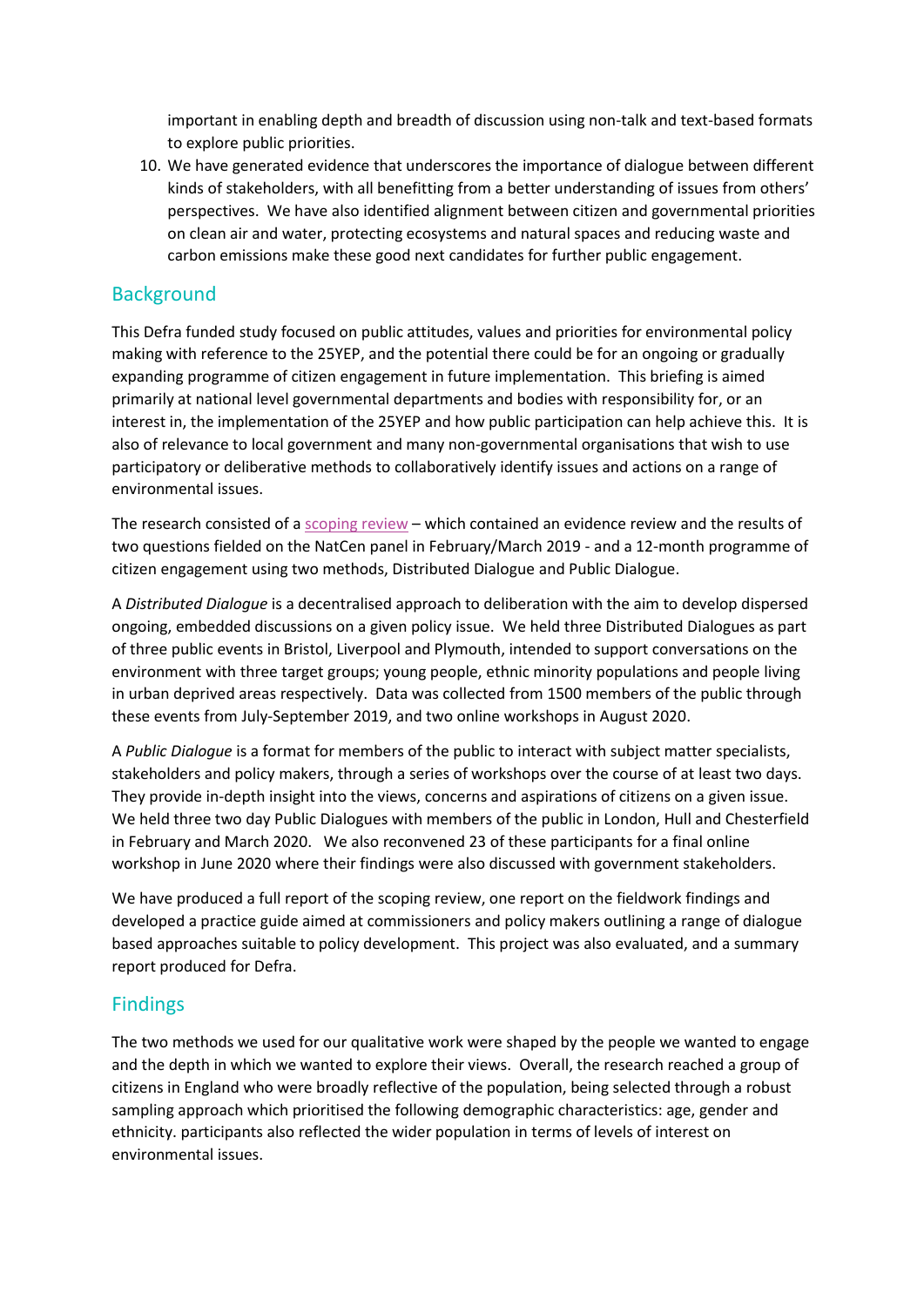#### **Public Attitudes and Priorities on the Environment**

Participants in this research demonstrated awareness of a wide range of environmental issues. The public also had a strong sense of current threats to the environment. People's top priorities for environmental issues in this context tended to be those that were well established threats (e.g. plastics and the need to reduce waste) and those considered wide-reaching and therefore of profound significance (such as climate change or preserving wildlife). In the Public Dialogues, participants were invited to identify specific areas of the environment they thought were most important and this included clean air and water, protecting ecosystems and natural spaces and reducing waste and carbon emissions.

Across our fieldwork, most of the goals in the 25YEP were covered by the top priorities that emerged, with only two exceptions: drought and coastal erosion and enhancing biosecurity and managing exposure to chemicals. Whilst this demonstrates broad awareness with the general public about environmental concerns, it raises questions about the things that matter to Defra that the public might not know about or be so well informed on. It also suggests there would be value in taking what we know from issues that are successfully in the public consciousness (e.g. plastics) and thinking about how to apply them to other issues.

We intended the research to include people with a range of levels of awareness and interest in environmental issues – and with the Public Dialogues used a screening questionnaire to capture this. Despite some instances where participants started from different points, our work demonstrates they did care profoundly about environmental issues. This potentially indicates that when given the opportunity to frame their views as place based and locally relevant, environmental issues and questions are more personal and levels of interest more thoughtful.

In addition, it may be that some participants did not initially consider some of the issues they care about to be environmental, without the opportunity to reflect and make connections through discussion There was also evidence of people discussing the environment in a more relational way, focusing on the intrinsic value of natural places and our responsibility to look after them.

Despite a mixture of discussion, it is clear from our findings that for many, the environment is commonly understood through a narrative of threat, issue or damage which appears overwhelming or too hard to tackle as individuals – or indeed the nature of the threat too abstract – to translate in to being a priority for action. This could be a useful focus for policy makers in terms of moving away from environmental issues through a concern frame to an action frame.

### **Factors influencing environmental attitudes**

The public is made up of a range of groups with different values and beliefs. Our analysis suggests there are three broad groups based on our participants' underlying motivations for making changes in their behaviour in relation to the environment:

- making change now, driven by an urgency or perception that change needs to happen now for them to experience the benefits of it;
- making change for future generations, driven by the desire to leave the planet in a better place for their children or grandchildren;
- making changes for people you will never meet, motivated by more intrinsic values that making changes is the right thing to do particularly for those who are impacted by environmental issues at home and internationally.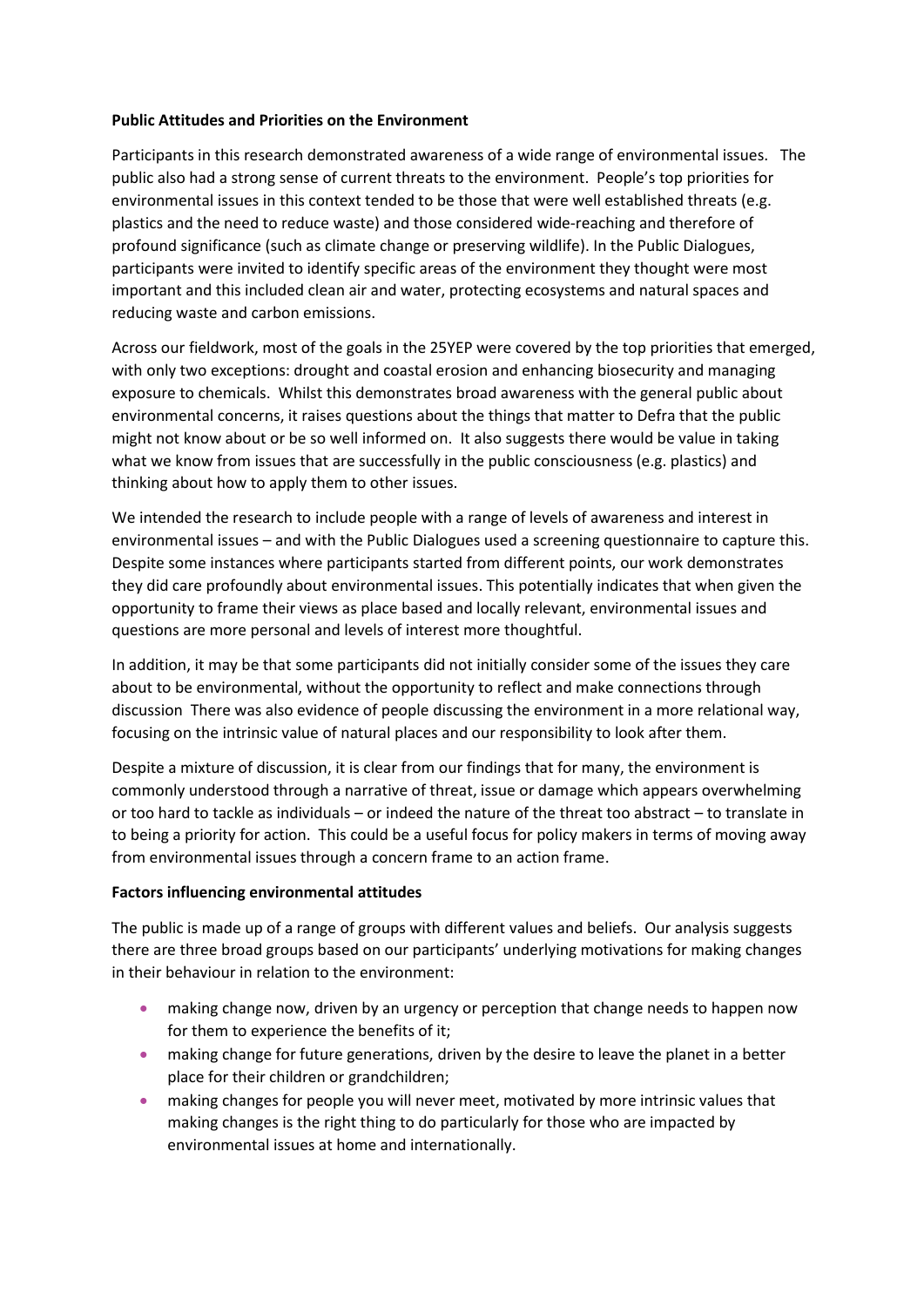Whilst this should not be read as a definitive segmentation, it does call attention to the need for differentiation in approaching policy development; even where priorities may be similar, the framings beneath these differ.

Our findings also highlight that the environment is fundamentally situated in the public's everyday lives. The role of local and personal experiences in influencing attitudes towards the environment suggests that this should be an important first focus for policy work. This may appear initially at odds with a global issue like climate change but taps directly into people's sense of self-efficacy and the extent to which they feel they can do something about environmental issues; this in turn varies according to factors like income levels, personal experience and how they understand the issues at hand. This means that many people are acutely aware of the need for change and are keen to do more – but don't always know what steps to take. Participants themselves identified the opportunity here for 'quick wins' in some areas based on small personal changes, such as reusable coffee cups.

Similarly, people demonstrated values – such as becoming a more sustainable society – as important to them. They were critical about wasteful behaviours (e.g. food, clothing and electronic devices) and in some cases showed awareness of how to behave in an environmentally friendly way. Social norms around sustainability for example, a collective dislike of waste and being critical of a 'throwaway' society, had a strong influence on participants at the Public Dialogues. This suggests that it may also be possible to raise support/action for other policy issues through appealing to norms like these.

Through our fieldwork we have been able to illuminate the importance of needing different approaches and messaging for different groups of publics as well as highlighting the prominence of personal or affective dimensions to their environmental attitudes. This was also a finding raised in our scoping review in which we pointed to the large body of quantitative and mixed method research that links people's attitudes about nature and the environment to theories about basic human values and worldviews<sup>1</sup>. We think bringing these together through work that can segment groups further on cultural value lines would be promising here.

#### **Visions for 2045**

In our Public Dialogues, participants chose policy areas from which to develop visions, which covered many of the areas of the 25YEP. These cut across four themes: public awareness and education, sustainability and preservation of the environment, environmental change and quality of the environment.

In the Distributed Dialogues, participants were given scenarios to explore in their 'future utopias'. In developing or exploring future visions, people demonstrated awareness of the complexity of different aspects of the environment and that what might be favourable for the climate (e.g. switching to renewables), might have negative consequences on plant and animal life.

With respect to the future prompted by the context of Covid-19, as with the above, participants across engagements were keen that this might be a moment of change and an opportunity for society to prioritise social and economic changes that are pro-environmental. More widely, lockdown demonstrated people's capacity to radically shift behaviour in the case of a perceived and real threat that was close to them and were accepting of government intervention to do so.

<sup>1</sup> See p25 of our [scoping review.](http://sciencesearch.defra.gov.uk/Default.aspx?Module=More&Location=None&ProjectID=20061) Relevant references include Schwartz, Cieciuch et al., 2012; Rose, 2013; Braito, Böck, et al., 2017.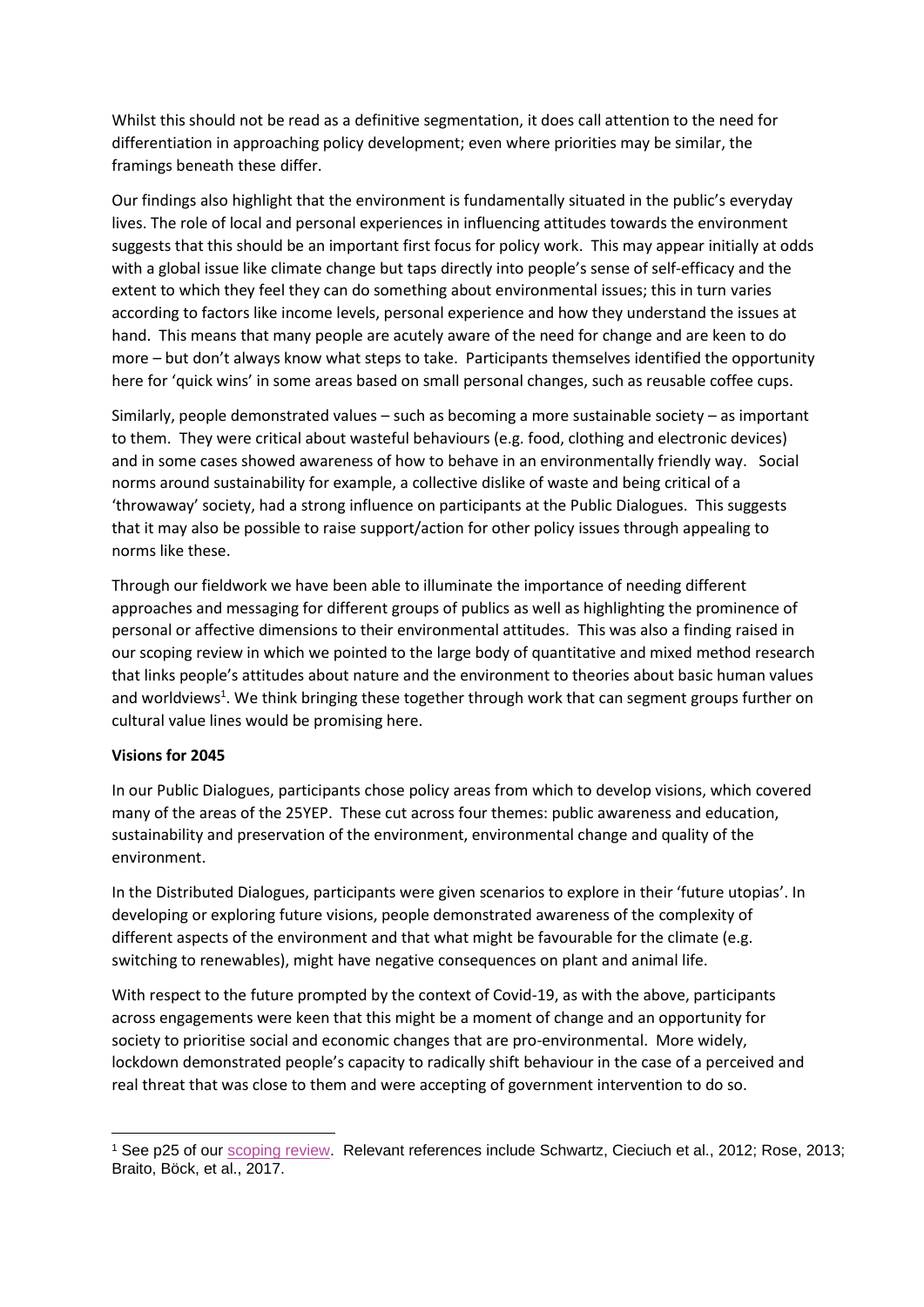#### **Achieving Change**

In the creation or deliberation on future visions and scenarios, participants discussed who might need to act and in what ways to achieve change on the issues identified and policy levers available to government were a particular focus.

On the whole participants were not keen on bearing personal costs – such as increases to the cost of living - and had clear views on responsibility. As a result, there was clear appetite for government to take leadership on these areas and it was a feature of one strand of our dialogue work to explore what mechanisms government could use in shaping future policy. Whilst this could be a function of how the problem is designated by the public – with those issues seen as very large or complex perceived as too difficult for individuals to tackle, it also speaks to the view that systemic action is required. Whilst people were keen to see government take a leading role to help change happen, they also ascribed value to holistic and participatory processes of decision making and ensuring that the public get a say on the issues that affect them. Participants were also concerned that any policies should not have disproportionate impacts on lower income groups, and for sustainable lifestyles to be affordable and accessible to all groups in society.

Across the board in their discussions on policy levers, participants favoured legislation as it was perceived to be an effective tool in ensuring that change would happen. This was driven by the view that legislation can change behaviours as most people tend to follow laws. This assumption related to personal experience as participants referred to examples such as the plastic carrier bag charge. Participants also liked the fact that laws could be targeted i.e. introduced in relation to specific policy areas where change is needed. Participants were also reassured by the fact that compliance with legislation can be regulated by enforcement bodies.

Consequently, those approaches, such as policy statements, convening or voluntary agreements were viewed with more scepticism as, beyond a show of intention, participants felt without a mechanism to ensure compliance they might be limited in their effectiveness. In the main on these points, participants had most of their discussion on policy levers as they applied to business, industry and similar stakeholders, rather than themselves as subject to many of them. However, infrastructure stood out as an area that did speak to the public. Participants thought new technologies and changes in behaviour, for example the switch to electronic cars, were needed to make a difference.

Within these discussions there was some appreciation of the potential decisions and trade-offs required in any subsequent policy making and we learned that the public found some potential routes to change more acceptable than others. That decisions were fair was part of this, both in terms of those responsible playing their part, but also that inequalities weren't deepened as a result. Another important factor was transparency. When discussing the idea of a 'green tax' for example, participants were concerned that it should be clear how the income from the tax would be used to improve the environment.

We also sought to understand how the public could or would balance environmental issues when contrasted with other priorities. People's perspectives here were not uniform and there was a general level of understanding that many environmental issues are interlinked to other areas of policy. One area for discussion was the balance between preservation of green spaces and house building. People had split views over which should be prioritised, and it provoked much discussion. In contrast, people were more uniform in their view of the need to prioritise funding for health (the NHS), even it if meant reducing support for the environment. This view arose despite many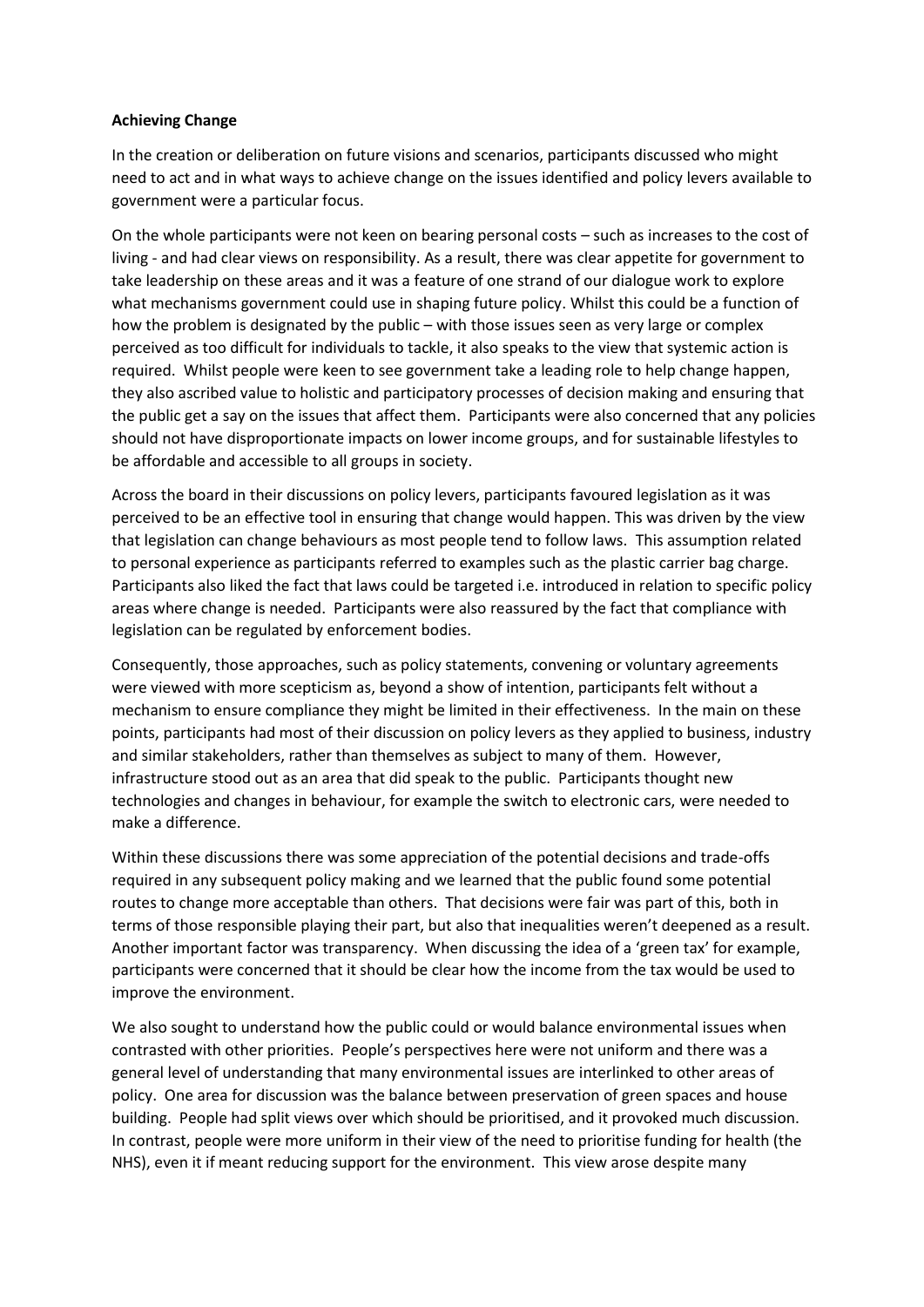participants talking positively about the benefits between nature and health and wellbeing. This point was re-visited in discussions held during the pandemic, which is likely to have influenced views on short-term priorities and a narrower focus on the health service.

#### **Future Engagement with the Public**

This research has demonstrated people are willing to engage on environmental issues, are knowledgeable on and care about various topics. There is appetite for learning about and grappling with difficult issues and choices and the principles and approaches that people took in doing so here indicate how this can lead to useful policy insight.

Making use of a variety of engagement approaches has proved important in demonstrating that policy relevant public engagement can be achieved within different parameters of budget, timeline and scope. As always, these parameters should be selected to be purpose dependent.

Our first round of distributed dialogues had broad reach in terms of numbers and target groups. Our Public Dialogues generated depth and specificity and enabled participants to engage with experts and policy makers to help shape their views and inform their visions. The second round of distributed dialogues also helped to show that pre-designed tasks delivered in a modest timescale are an effective way to put people in control to respond to policy related questions, and there were overlaps in findings across these forms. We have also been able to use online methods, which now also offer further logistical opportunities to involving the public at scale.

Our methods have also allowed us to reflect on the role of expert knowledge in supporting citizens to engage with environmental issues. In the Public Dialogues in particular – as well as the question and answer sessions, there were informal interactions between experts and participants when developing 'visions' for the top priority areas. Here, experts' knowledge helped shaped participants' understanding of these priorities, and in some cases influenced what they decided to focus on. For example, one group chose to explore household emissions after learning they are one of the main causes of carbon emissions in the UK. These examples illuminate the fact that access to expert knowledge is important for ensuring that the public can develop well informed opinions and decisions in their everyday lives. Engaging in discussions with other citizens also led participants to consider new perspectives.

We experienced some limitations with data capture in the trialling of Distributed Dialogues, but as we have demonstrated with this report – mixing engagement methods has been important in enabling depth and breadth of discussion and using non-talk and text based formats to explore public priorities. We saw a call from some participants in the distributed dialogues to use the arts and music for example to translate policy messages. This strand of work has also enabled a reach that would have been too costly to achieve using Public Dialogue on the same scale. Our mix of methods has also illustrated that where you ask the public to 'start' before they offer their views can be powerful and offer a range of entry points to dialogue.

We also heard from people that they want to see greater public participation in decision-making, and they are ready to get involved. Participants thought a wider diversity of voices was needed in these processes and government should give consideration as to how to make this easier for people. In one example, a participant shared their difficulty of trying to respond to a Defra consultation on a levy on cutlery, straws and stirrers and *"despite two degrees in science"* they found they couldn't complete their responses because the level was too expert.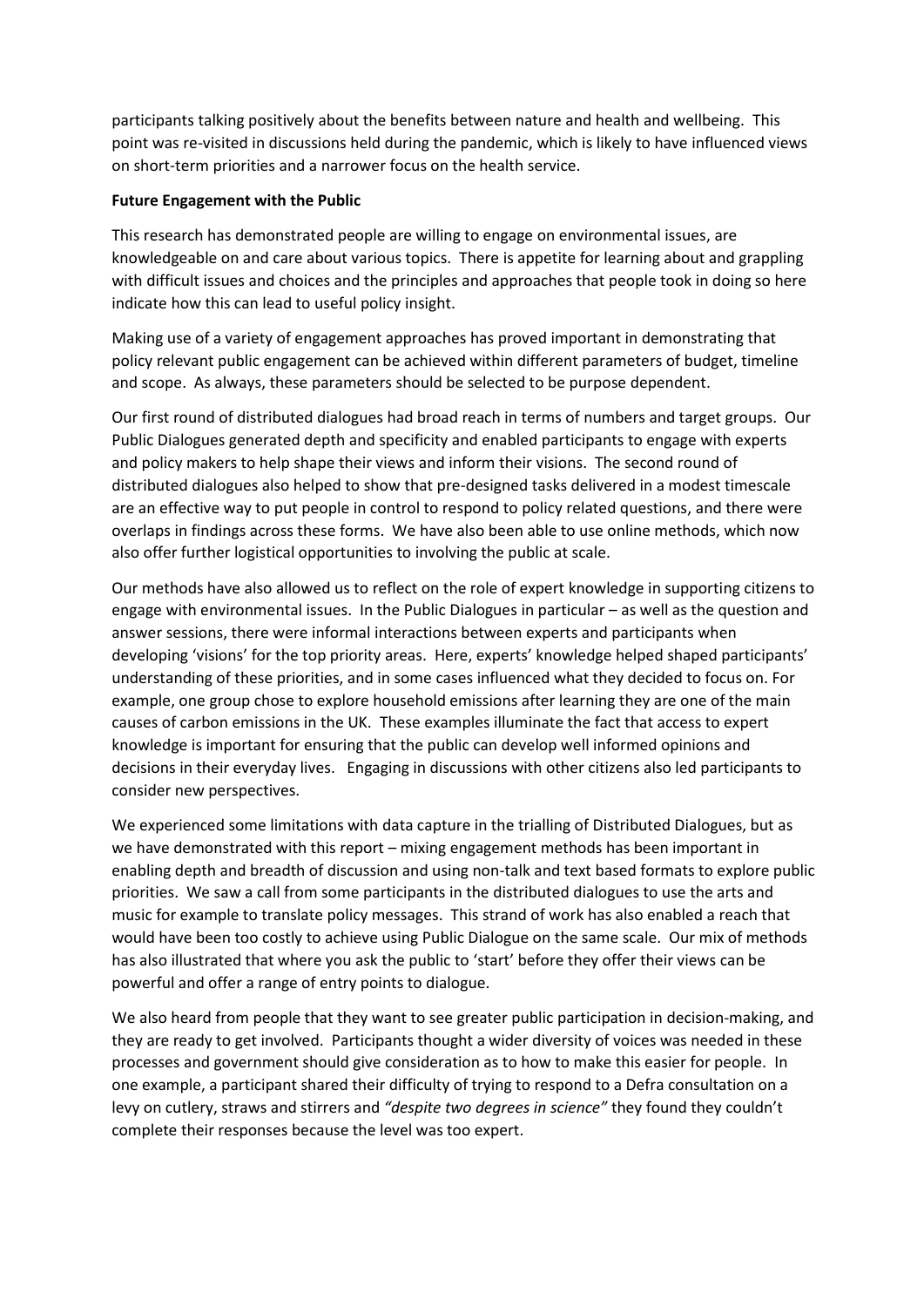On balance we believe our work has underscored the importance of dialogue between different kinds of stakeholders, with all benefitting from a better understanding of issues from others' perspectives.

## **Conclusions**

The issues the public thought most important were **clean air and water, protecting ecosystems and natural spaces and reducing waste and carbon emissions**. The similarities between many of the visions created and 25YEP goal areas here suggest that the government and public's priorities on these topics can be closely aligned and they may be good next candidates for engagement.

Key considerations for future development include:

- Localising and contextualising issues to support changes in awareness as well as mobilising 'action' rather than 'concern' frames in giving agency to citizens to change behaviour.
- Increased attention to how messages, choices and interventions can be differentiated across publics. We have captured a range of factors that drive attitudes and beliefs and think bringing these together through work that can segment groups further on cultural values lines would be promising here.
- Responding to the appetite for government to drive change at a systemic level and make use of a range of policy levers with key stakeholders.
- Invest in public participation that might vary in breadth, time, and cost as a means of identifying public attitudes on specific policy areas and to ensure diverse perspectives in decision making. Designating specific policy options or pathways for such engagement will be helpful in exploring public perceptions and feasibility of future choices.

Significant in drawing conclusions for this project has been that the end of our fieldwork period overlapped with the onset of the Covid-19 pandemic, which also intersected with the end of the UK's membership to the EU. As such, 2020/21 has been a threshold between two quite radically different eras with respect to environmental policy, and by extension, public attitudes. This work then provides a timely and important contribution to informing policy at this key juncture as we sit at the 'starting line' for the next 10-30 years. By the same token, this means that the views expressed by participants risk becoming out of date quickly as their views and awareness could change considerably given the level of activity and profile of agendas such as Net Zero. For example, increased know-how, use and financial support to move to electric vehicles, could prompt shifts in attitudes or thinking about what is important or the likelihood of specific actions on such topics. We also know the same might be true for the policy and technological context.

Whilst the pace of change might accelerate over the next period, we also see the opportunities this moment presents for opening a sustained and informed conversation with the public on environmental issues. We think our work should encourage Defra to continue to have conversations with the public and offers an illustration of the promise of these processes as tools for engagement on specific policy developments. Even in the absence of this, the possibility of public engagement, even in exploratory forms, can meet changing needs and times.

# About the project

Citizen Engagement on the Environment (CEE) was a two-year project of research and citizen engagement that aimed to understand public attitudes, values and priorities and how publics could be involved in informing environmental policy making and implementation in the future. We also explored where citizens saw responsibility for change to sit, as well as how people see the role of